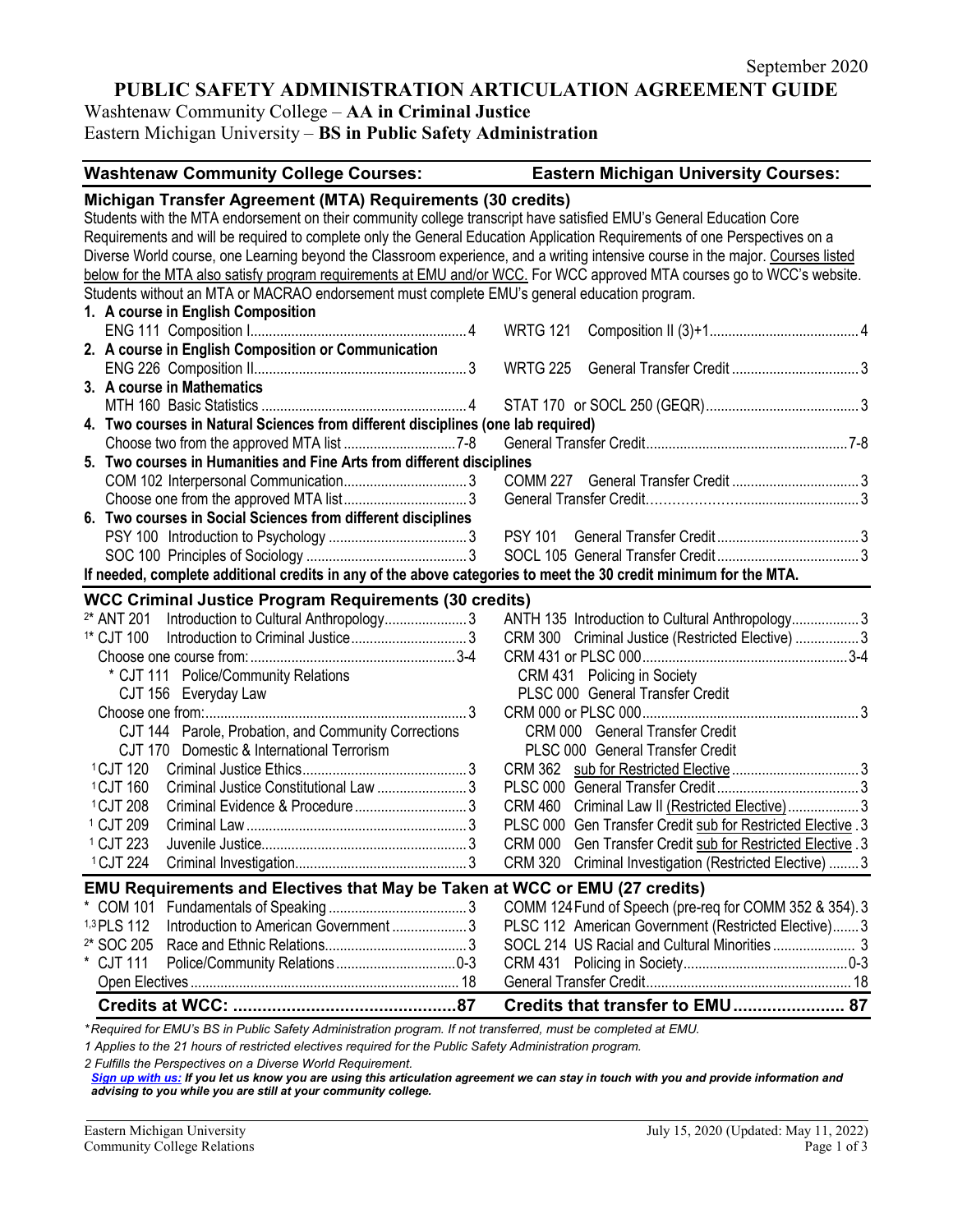**PUBLIC SAFETY ADMINISTRATION ARTICULATION AGREEMENT GUIDE** 

Washtenaw Community College – **AA in Criminal Justice**

Eastern Michigan University – **BS in Public Safety Administration**

#### **Completion of BS in Public Safety Administration at EMU**

| <b>Major Requirements</b>                       | $(24-27 \text{ credits})$ |
|-------------------------------------------------|---------------------------|
| <b>Foundation Requirements</b>                  | (6 credits)               |
| PLSC 202 State and Local Government (see note)3 |                           |
|                                                 |                           |
| COMM 352 Communication in Negotiation           |                           |
| <b>COMM 354 Organizational Communication</b>    |                           |

*Note: If PLSC 202 (WCC PLS 150) and SOCL 214 (SOC 205) are not transferred from WCC, (PLSC 202 or 330) and (ANTH 214 or SOCL 214 or PLSC 215) must be completed at EMU.* 

| <b>Administration Group</b> |                                                      | $(15 \text{ credits})$ |
|-----------------------------|------------------------------------------------------|------------------------|
|                             |                                                      |                        |
|                             | PLSC 334 Public and Nonprofit Personnel Admin 3      |                        |
|                             | PLSC 352 Politics of Public and Nonprofit Budgeting3 |                        |
|                             | PLSC 431WTheories of Public and Nonprofit Org3       |                        |
|                             | PLSC 450 Managing Public Safety Agencies 3           |                        |

## **Open Electives (3-6 credits)**

Choose EMU credits not previously taken or transferred in. Credits must be in non-remedial coursework, 100 level or higher. See advisor for recommendations.

## **Academy or Internship/Co-op Experience (3-6 credits)**

| PLSC 480L4 Field Seminar in Political Science (3) |  |
|---------------------------------------------------|--|
| PLSC 486L4 Internship in Political Science (3)    |  |
| PLSC 488L4 Internship in Political Science (6)    |  |

## *Sample Sequence for completing the program:*

*Courses are not offered every semester; consult the program advisor to develop a program of study.*

*The following prerequisite courses must be transferred or completed at EMU before beginning the sequence:*

*COMM 124 (COM 101 at WCC) is prerequisite to COMM 352 & 354)*

*6 credits of PLSC courses below 300 level is a prerequisite for the administrative group courses (satisfied by WCC PLS 112 and 155).*

| <b>First Semester</b>                                | (12 credits)            |
|------------------------------------------------------|-------------------------|
| COMM 352 or 354 F, W, pre-req: COMM 124 3            |                         |
|                                                      |                         |
|                                                      |                         |
|                                                      |                         |
| (12 credits)<br><b>Second Semester</b>               |                         |
| PLSC 334 W, pre-req: 6 cr in PLSC below 300 level  3 |                         |
| PLSC 352 F, W, pre-req: 6 cr in PLSC below 300  3    |                         |
|                                                      |                         |
|                                                      |                         |
| <b>Third Semester</b>                                | $(6-9 \text{ credits})$ |
|                                                      |                         |
| Academy/Internship/Co-op Experience3-6               |                         |

Note: PLS 150 (PLSC 202) was discontinued at WCC effective winter 2022. Students who have completed the course may transfer it in and have a minimum of 30 credits to complete at EMU under this agreement.